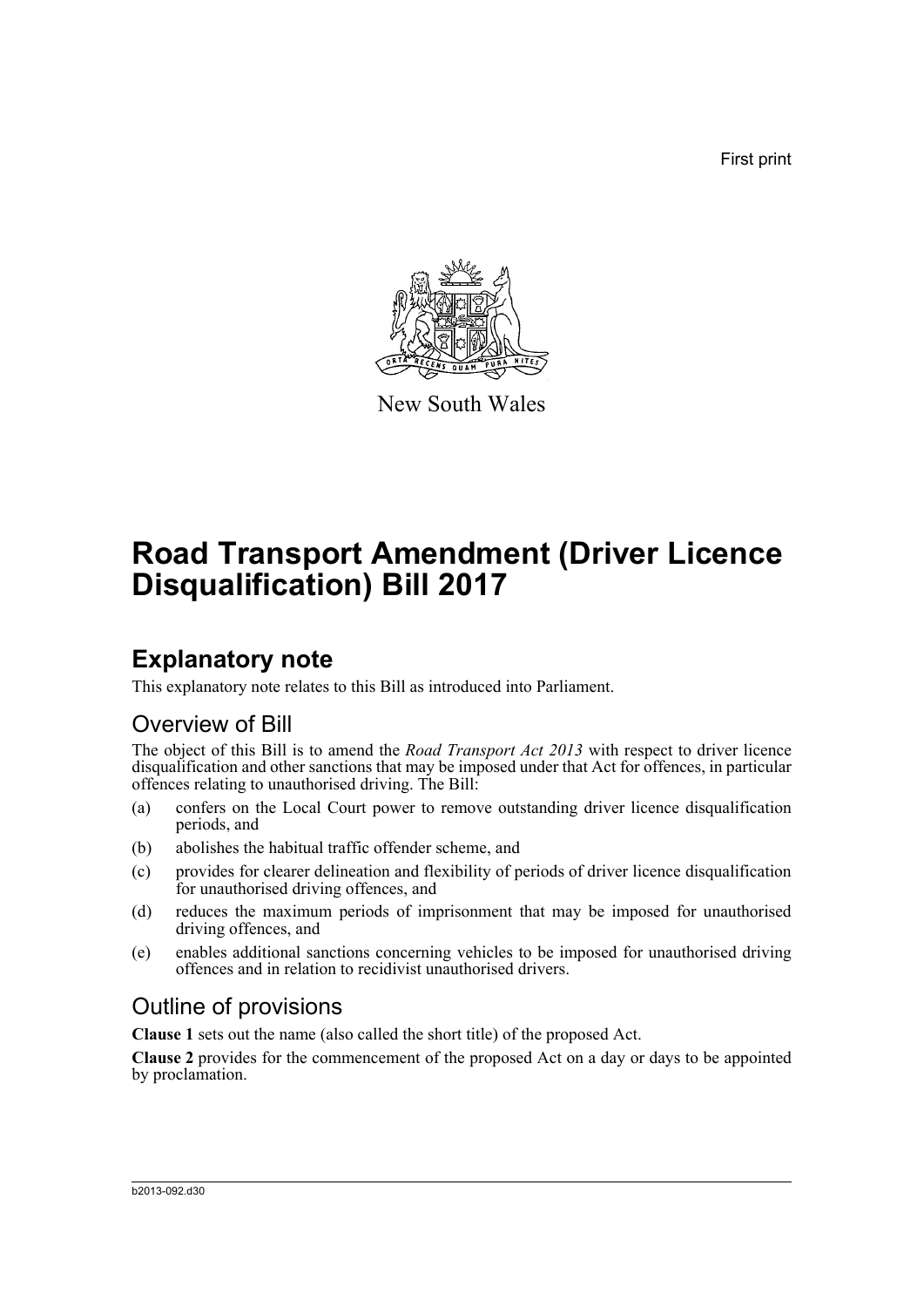# **Schedule 1 Amendment of Road Transport Act 2013 No 18**

## **Removal of outstanding driver licence disqualification periods**

**Schedule 1 [15]** inserts proposed Division 3A into Part 7.4 to enable a person who is disqualified from holding or obtaining a driver licence as a consequence of committing motor vehicle offences or being declared as an habitual traffic offender to apply to the Local Court for an order removing his or her driver licence disqualifications. An order may be made if the person has not been convicted of any driving offence for the relevant offence-free period (being 4 years for disqualifications arising from certain serious offences and 2 years in other cases) and the Local Court considers that it is appropriate taking into account relevant circumstances such as the safety of the public, the person's complete driving record and the person's family and employment obligations.

A person will be ineligible to apply for the removal of disqualifications if the person has been convicted of serious offences under the Act or the *Crimes Act 1900* of causing death or grievous bodily harm by the use of a motor vehicle, of predatory or menacing driving, of failing to stop and assist after an accident and of certain other serious driving offences.

## **Abolition of habitual traffic offender scheme**

**Schedule 1 [14]** repeals Division 3 of Part 7.4 (Habitual traffic offenders), which provides for the declaration of habitual traffic offenders and the imposition of additional periods of driver licence disqualification.

**Schedule 1 [13]** makes a consequential amendment to omit section 208 (2) of the Act.

### **Penalties and driver licence disqualifications for offences by disqualified drivers or by drivers not holding a licence**

Division 2 of Part 3.4 of the Act makes it an offence for a person to drive a motor vehicle while unlicensed or to employ or permit an unlicensed driver to drive a motor vehicle. It also makes it an offence for a person to drive a motor vehicle (or apply for a driver licence) while disqualified or if the person's driver licence has been cancelled or suspended. In addition to specifying the maximum fines or periods of imprisonment that may be imposed for offences, sections 53 and 54 provide for automatic disqualification of drivers for stated periods on conviction of first or second or subsequent offences.

**Schedule 1 [1], [3] and [4]** decrease the maximum periods of imprisonment that may be imposed for offences against sections 53 and 54 relating to driving without a licence (eg 6 months in cases where a current period of 18 months applies and 12 months in some cases where a current period of 2 years applies). In the case of the cancellation or suspension of a licence for non-payment of a fine, a period of imprisonment of 6 months will only apply for a second or subsequent offence.

**Schedule 1 [10]** inserts proposed section 205A to provide for the period of driver licence disqualification in relation to offences against sections 53 and 54. The Table to the proposed section provides for default periods of disqualification but confers a discretion on the court to impose a shorter or longer period (but not shorter than the minimum period specified in the Table for the offence).

**Schedule 1 [2] and [5]** omit the existing provisions in sections 53 and 54 relating to driver licence disqualification for offences under those sections.

**Schedule 1 [6]** provides that the court may increase or decrease the 12-month period of driver licence disqualification for offences under section 116 relating to certain conduct associated with road or drag racing in the same way it may do so for the 12-month period of disqualification for offences under section 115 relating to road or drag racing.

**Schedule 1 [7]–[9]** make consequential amendments.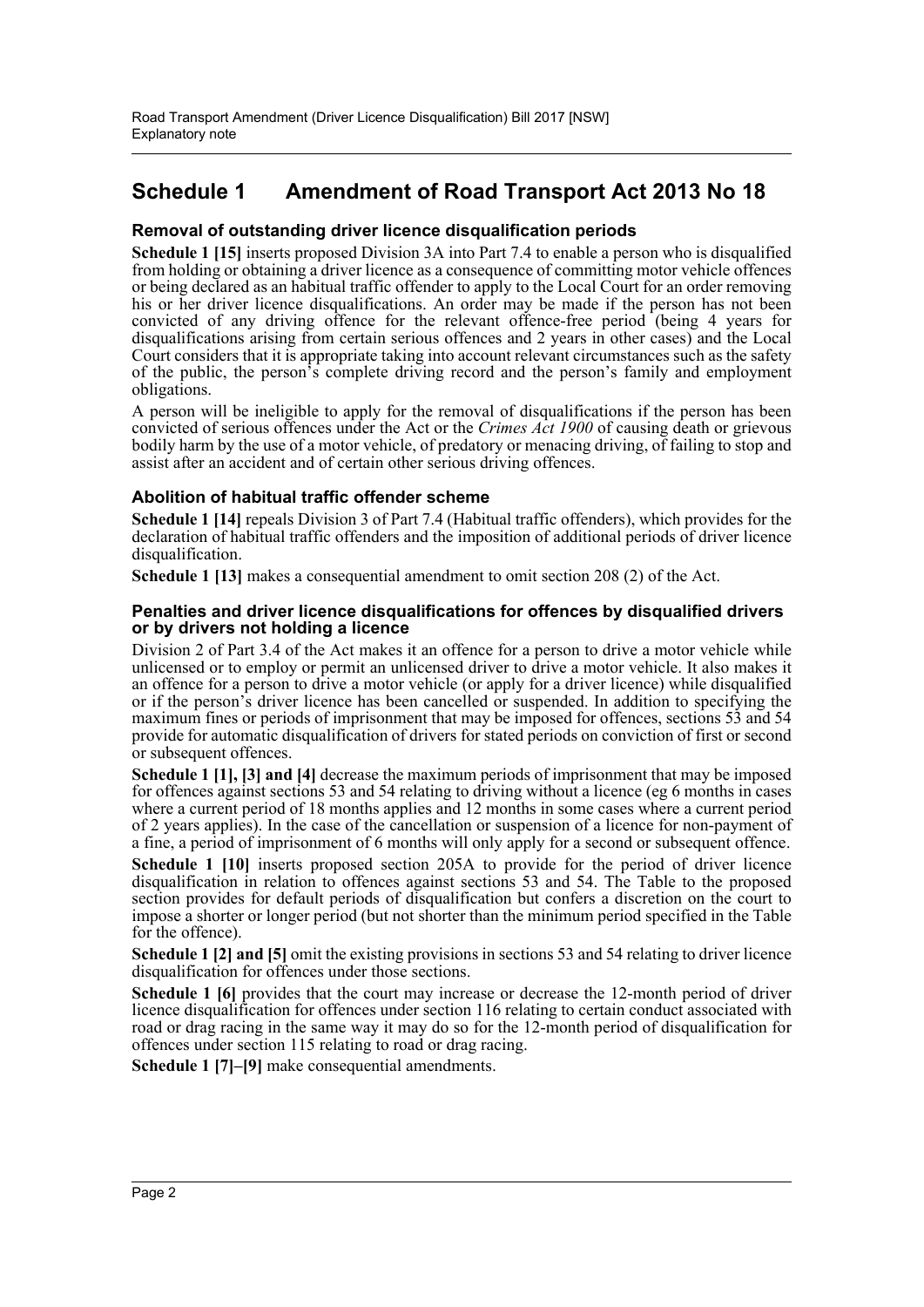## **Commencement of disqualification period etc**

**Schedule 1 [12]** inserts section 207A to make it clear that disqualification periods commence on the date of conviction unless the court orders a later date, so that disqualification periods for a number of offences are not cumulative unless the court so orders.

**Schedule 1 [11]** inserts section 206B to consolidate provisions (currently in section 224 and the statutory rules) that require a court to take a period of immediate or other suspension under a police licence suspension notice into account in deciding any period of licence disqualification following conviction for the offence or for any back-up or related offence in respect of the offence for which the suspension notice was given. **Schedule 1 [16]** makes a consequential amendment.

### **Immediate driver licence suspensions**

**Schedule 1 [17]** amends section 225 to ensure that the period of an immediate driver licence suspension (that is, a driver licence suspension imposed by a police officer when a driver is charged with certain serious driving offences) has effect despite any other suspension to which the licence is subject or the lifting of that other suspension.

## **Additional sanctions concerning vehicles for unauthorised driving offences**

**Schedule 1 [18]–[20]** amend Part 7.6 of the Act to enable the additional sanctions concerning vehicles that may be imposed under that Part (such as vehicle impounding or confiscation of number-plates) to be imposed for certain offences under sections  $\overline{53}$  and  $\overline{54}$  by disqualified or unlicensed drivers. The additional sanctions apply to recidivist offenders and to offenders committing speeding offences of 30 km/hr or more over the speed limit (instead of 45 km/hr or more that currently applies for drivers generally).

## **Savings and transitional provisions**

**Schedule 1 [21]** amends Schedule 4 to the Act to make provisions of a savings or transitional nature consequent on the enactment of the proposed Act.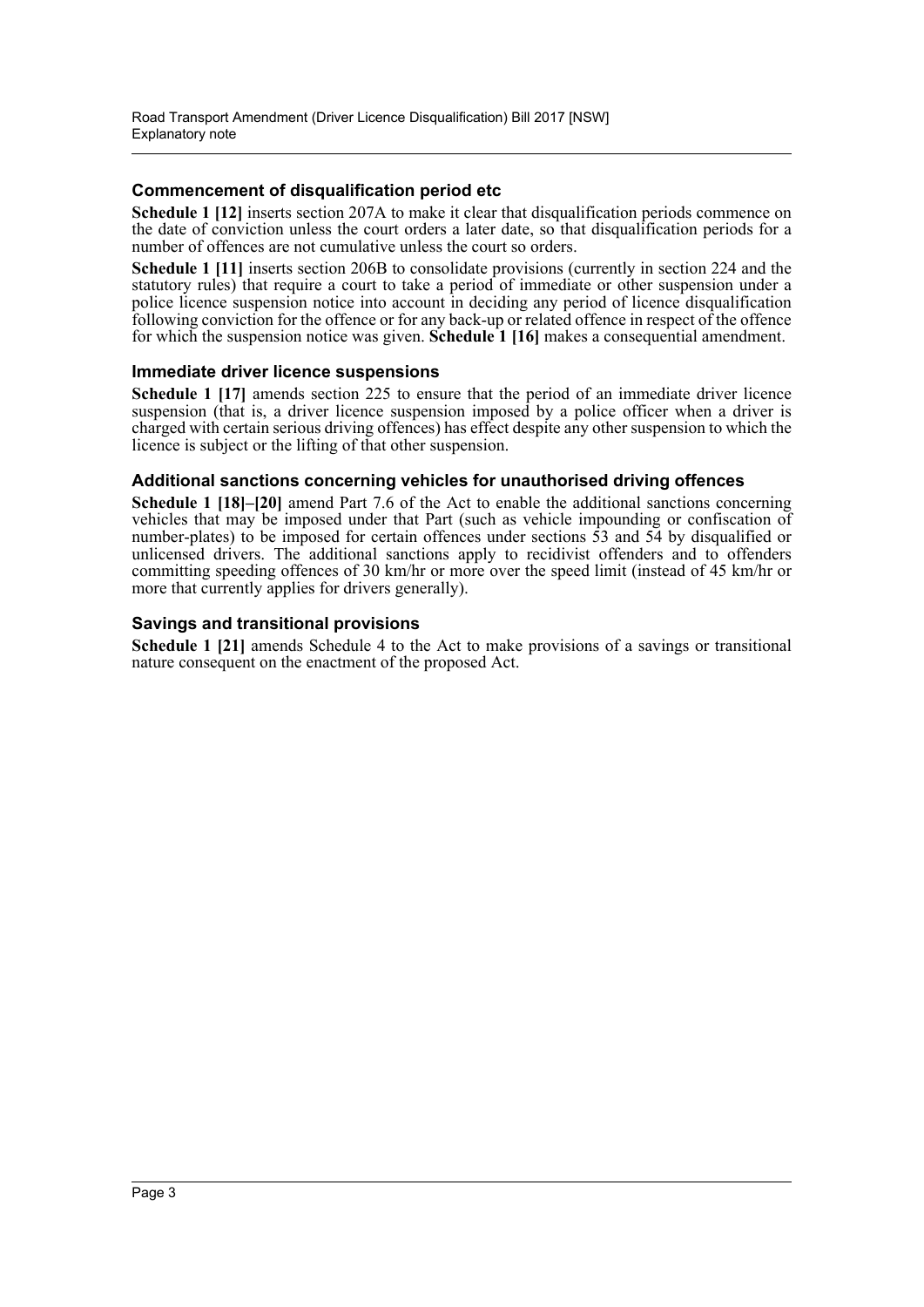First print



New South Wales

# **Road Transport Amendment (Driver Licence Disqualification) Bill 2017**

# **Contents**

|            | 1 | Name of Act                                | $\mathcal{D}$ |
|------------|---|--------------------------------------------|---------------|
|            | 2 | Commencement                               | - 2           |
| Schedule 1 |   | Amendment of Road Transport Act 2013 No 18 |               |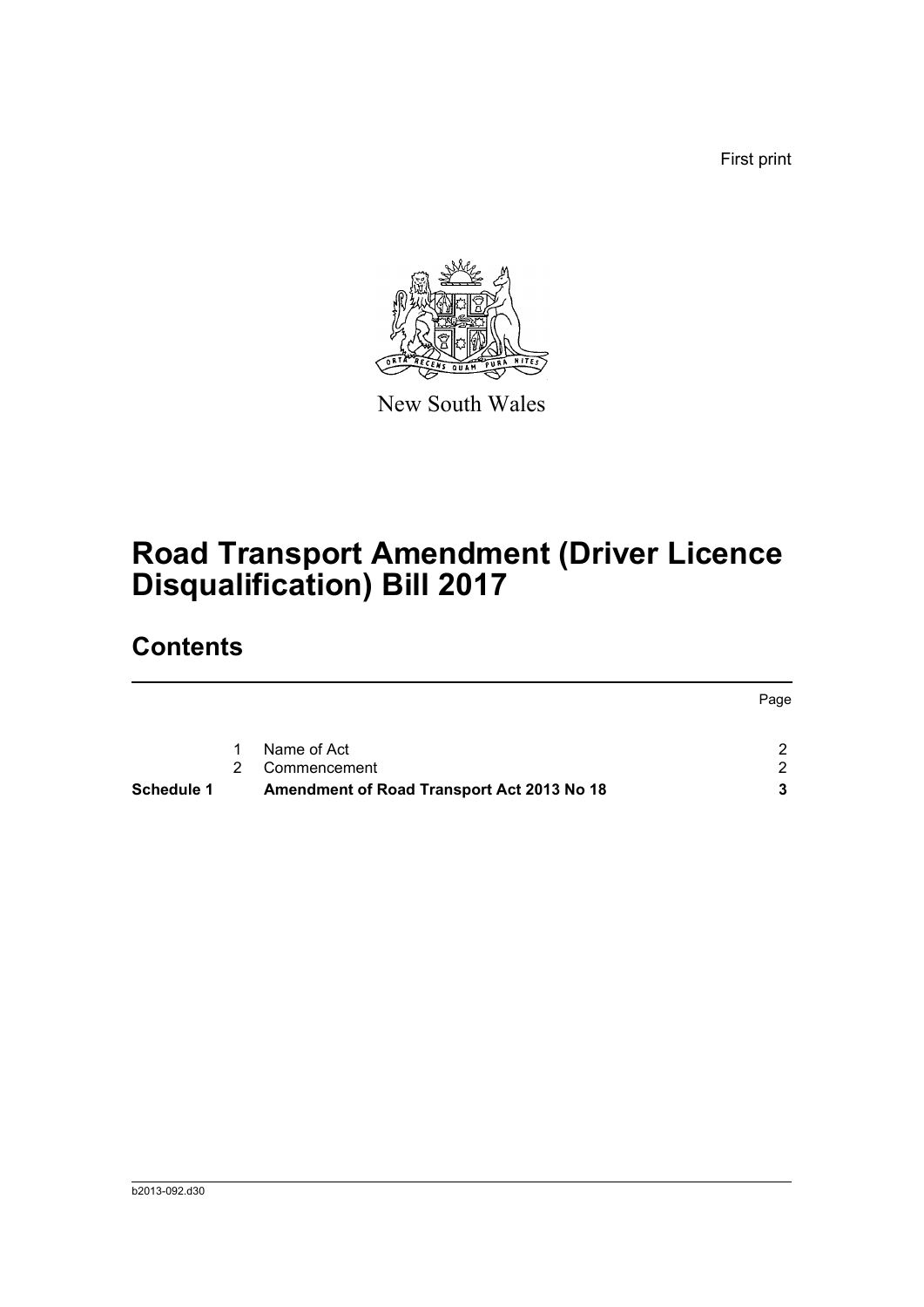

New South Wales

# **Road Transport Amendment (Driver Licence Disqualification) Bill 2017**

No , 2017

# **A Bill for**

An Act to amend the *Road Transport Act 2013* with respect to driver licence disqualification and unauthorised driving.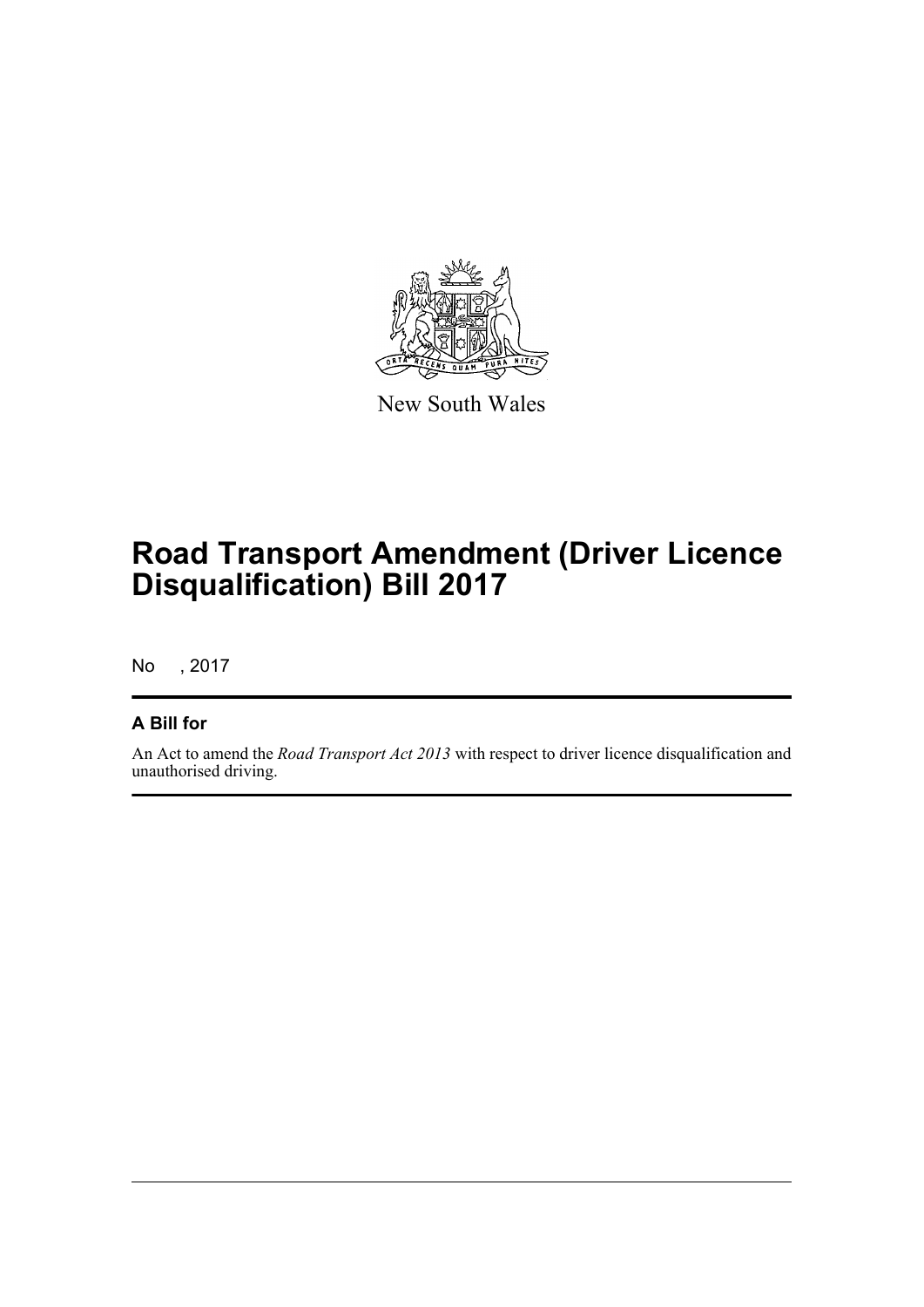<span id="page-5-1"></span><span id="page-5-0"></span>

| The Legislature of New South Wales enacts:                                              |                     |
|-----------------------------------------------------------------------------------------|---------------------|
| Name of Act                                                                             | 2                   |
| This Act is the Road Transport Amendment (Driver Licence Disqualification)<br>Act 2017. | 3<br>$\overline{4}$ |
| <b>Commencement</b>                                                                     | 5                   |
| This Act commences on a day or days to be appointed by proclamation.                    | 6                   |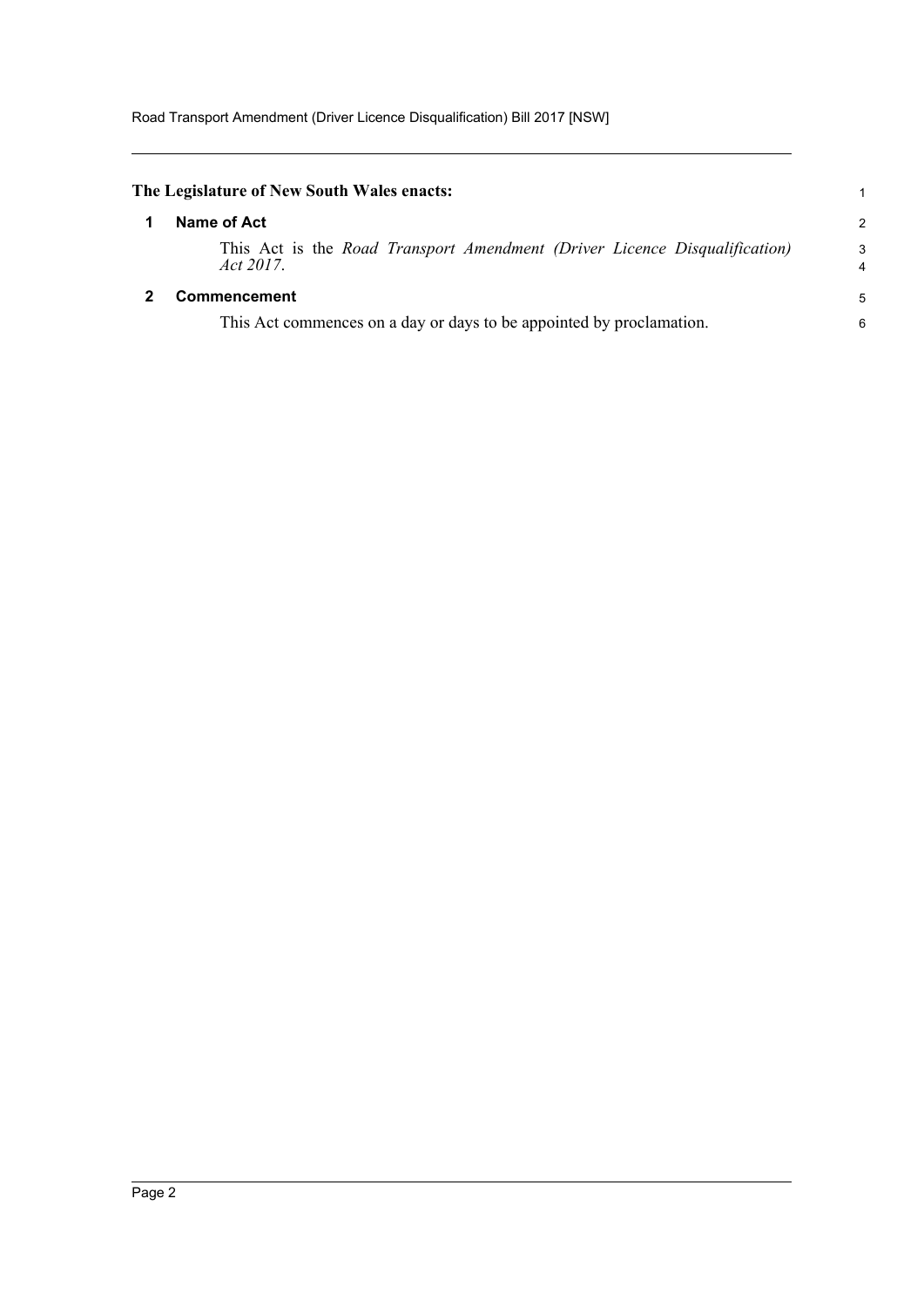<span id="page-6-0"></span>

|                    | <b>Schedule 1</b>                                     |     | <b>Amendment of Road Transport Act 2013 No 18</b>                                                                                                                                                                     | $\mathbf{1}$        |  |  |
|--------------------|-------------------------------------------------------|-----|-----------------------------------------------------------------------------------------------------------------------------------------------------------------------------------------------------------------------|---------------------|--|--|
| [1]                |                                                       |     | Section 53 Driver must be licensed                                                                                                                                                                                    | $\overline{2}$      |  |  |
|                    |                                                       |     | Omit "imprisonment for a period of 18 months" from section 53 (3).                                                                                                                                                    | 3                   |  |  |
|                    |                                                       |     | Insert instead "imprisonment for 6 months".                                                                                                                                                                           | 4                   |  |  |
| $[2]$              | <b>Section 53 (4)</b>                                 |     |                                                                                                                                                                                                                       | 5                   |  |  |
|                    | Omit the subsection.                                  |     |                                                                                                                                                                                                                       | 6                   |  |  |
| $[3]$              | suspended or cancelled                                |     | Section 54 Driving or making licence applications while disqualified or licence                                                                                                                                       | $\overline{7}$<br>8 |  |  |
|                    |                                                       |     | Omit "imprisonment for 18 months" and "imprisonment for 2 years" from the maximum<br>penalty in section 54 $(1)$ , $(3)$ and $(4)$ wherever occurring.                                                                | 9<br>10             |  |  |
|                    | respectively.                                         |     | Insert instead "imprisonment for 6 months" and "imprisonment for 12 months",                                                                                                                                          | 11<br>12            |  |  |
| [4]                | <b>Section 54 (5)</b>                                 |     |                                                                                                                                                                                                                       | 13                  |  |  |
|                    |                                                       |     | Omit the maximum penalty at the end of the subsection. Insert instead:                                                                                                                                                | 14                  |  |  |
|                    |                                                       |     | Maximum penalty: 30 penalty units (in the case of a first offence) or 50 penalty<br>units or imprisonment for 6 months or both (in the case of a second or<br>subsequent offence).                                    | 15<br>16<br>17      |  |  |
| [5]                | Section 54 (8)-(10)                                   |     |                                                                                                                                                                                                                       | 18                  |  |  |
|                    | Omit the subsections.                                 |     |                                                                                                                                                                                                                       | 19                  |  |  |
| [6]                |                                                       |     | Section 116 Conduct associated with road and drag racing and other activities                                                                                                                                         | 20                  |  |  |
|                    |                                                       |     | Omit section 116 (7). Insert instead:                                                                                                                                                                                 | 21                  |  |  |
|                    | (7)                                                   |     | If a person is convicted by a court of an offence against subsection $(2)$ $(a)$ , $(b)$ ,<br>$(c)$ or $(d)$ in relation to a motor vehicle:                                                                          | 22<br>23            |  |  |
|                    |                                                       | (a) | except as provided by paragraph (b)—the person is disqualified from<br>holding a driver licence by the conviction and without any specific<br>order of a court for 12 months, or                                      | 24<br>25<br>26      |  |  |
|                    |                                                       | (b) | if the court at the time of the conviction thinks fit to order a shorter or a<br>longer period of disqualification—the person is disqualified from<br>holding a driver licence for the period specified in the order. | 27<br>28<br>29      |  |  |
| $\left[ 7 \right]$ | Section 204 Court may disqualify driver on conviction |     |                                                                                                                                                                                                                       |                     |  |  |
|                    | section $204$ (1).                                    |     | Omit "Subject to any mandatory disqualification provision and Division 2, a court" from                                                                                                                               | 31<br>32            |  |  |
|                    | Insert instead "A court".                             |     |                                                                                                                                                                                                                       | 33                  |  |  |
| [8]                | <b>Section 204 (3A)</b>                               |     |                                                                                                                                                                                                                       |                     |  |  |
|                    | Insert after section $204$ (3):                       |     |                                                                                                                                                                                                                       |                     |  |  |
|                    | (3A)                                                  |     | This section is subject to Division 2 and to any provision of this Act:                                                                                                                                               | 36                  |  |  |
|                    |                                                       | (a) | that provides for a minimum period of disqualification of a person from<br>holding a driver licence when a court orders a disqualification on the<br>conviction of the person for an offence, or                      | 37<br>38<br>39      |  |  |
|                    |                                                       | (b) | that provides for a mandatory period of disqualification on the<br>conviction of a person for an offence.                                                                                                             | 40<br>41            |  |  |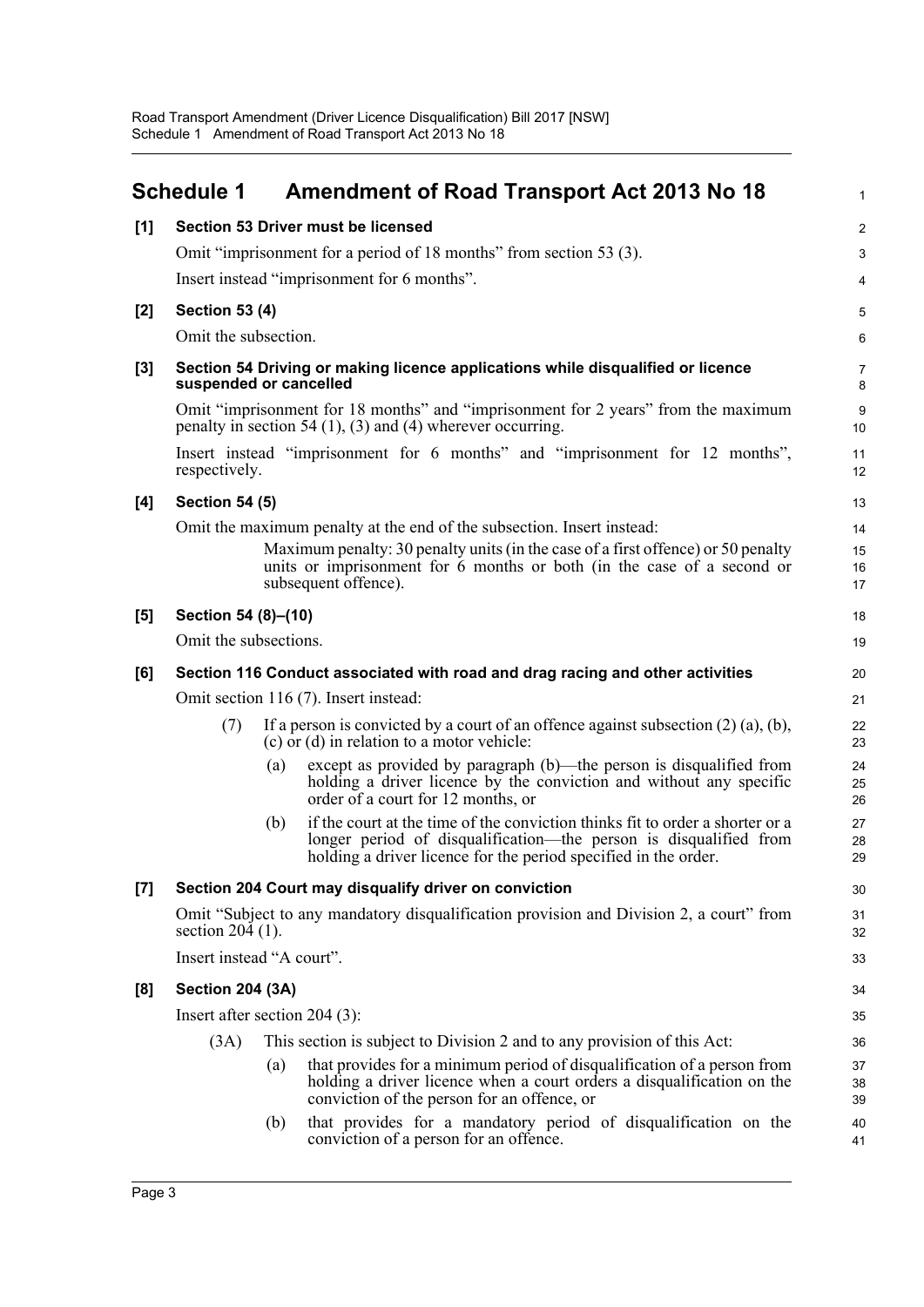| [9]  | Section 204 (6), definition of "mandatory disqualification provision" |                                                            |                           |                                                                                                                                                                                                                                                                                                                           |                            |  |
|------|-----------------------------------------------------------------------|------------------------------------------------------------|---------------------------|---------------------------------------------------------------------------------------------------------------------------------------------------------------------------------------------------------------------------------------------------------------------------------------------------------------------------|----------------------------|--|
|      |                                                                       | Omit the definition.                                       |                           |                                                                                                                                                                                                                                                                                                                           |                            |  |
| [10] | <b>Section 205A</b>                                                   |                                                            |                           |                                                                                                                                                                                                                                                                                                                           | 3                          |  |
|      |                                                                       |                                                            | Insert after section 205: |                                                                                                                                                                                                                                                                                                                           | $\overline{4}$             |  |
|      | 205A                                                                  | Disqualification for certain unauthorised driving offences |                           |                                                                                                                                                                                                                                                                                                                           |                            |  |
|      |                                                                       | (1)                                                        |                           | A person who is convicted of an offence against this Act specified in the Table<br>to this section:                                                                                                                                                                                                                       | 6<br>$\overline{7}$        |  |
|      |                                                                       |                                                            | (a)                       | is automatically disqualified from holding a driver licence for the<br>default period of disqualification specified in the Table in respect of that<br>offence, or                                                                                                                                                        | 8<br>9<br>10               |  |
|      |                                                                       |                                                            | (b)                       | if the court that convicts the person thinks fit to order a shorter or longer<br>period of disqualification (but not shorter than the minimum period of<br>disqualification specified in the Table in respect of that offence) is<br>disqualified from holding a driver licence for the period specified in the<br>order. | 11<br>12<br>13<br>14<br>15 |  |
|      |                                                                       | (2)                                                        |                           | Any disqualification under this section is in addition to any penalty imposed<br>for the offence.                                                                                                                                                                                                                         | 16<br>17                   |  |
|      |                                                                       |                                                            | Table                     |                                                                                                                                                                                                                                                                                                                           | 18                         |  |

|   | <b>Offence</b>                                                                                                                     | Default period of<br>disqualification | Minimum period<br>of disqualification |
|---|------------------------------------------------------------------------------------------------------------------------------------|---------------------------------------|---------------------------------------|
| 1 | Section 53 $(3)$ —second or<br>subsequent offence (Driver never<br>licensed)                                                       | 12 months                             | 3 months                              |
| 2 | Section 54 (1), (3) or (4)—first<br>offence (Driving while<br>disqualified, suspended or after<br>licence refusal or cancellation) | 6 months                              | 3 months                              |
| 3 | Section 54 (1), (3) or (4)—<br>second or subsequent offence                                                                        | 12 months                             | 6 months                              |
| 4 | Section 54 $(5)$ —first offence<br>(Driving after licence suspended<br>or cancelled for non-payment of<br>fine)                    | 3 months                              | 1 month                               |
| 5 | Section 54 $(5)$ —second or<br>subsequent offence                                                                                  | 12 months                             | 3 months                              |

## **[11] Section 206B**

Insert after section 206A:

### **206B Effect of immediate or other licence suspension on period of disqualification**

- (1) This section applies where a driver licence has been suspended under section 224 or under any other provision of this Act or the statutory rules for an alleged offence.
- (2) A court that determines a charge for the offence (or for a related offence) is required to take into account the period of suspension when deciding on any period of disqualification from holding or obtaining a driver licence on conviction for the offence (or for the related offence).

19

18

20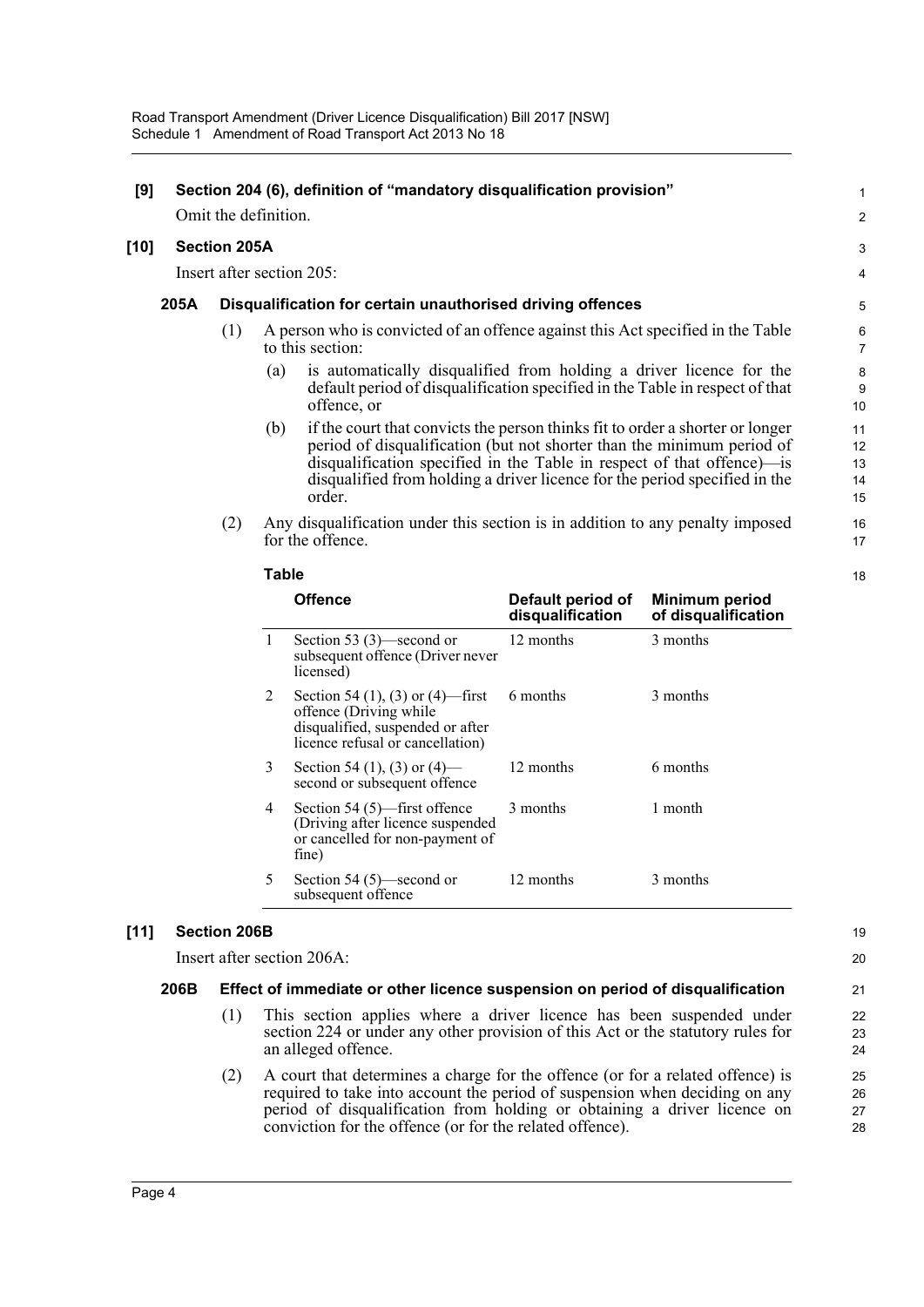|      |      | (3)                 | An offence is related to another offence if it relates to the same act or omission<br>that gave rise to the other offence.                                                                                                                                                                                                                                                                                                                                                      | $\mathbf{1}$<br>$\overline{2}$                  |
|------|------|---------------------|---------------------------------------------------------------------------------------------------------------------------------------------------------------------------------------------------------------------------------------------------------------------------------------------------------------------------------------------------------------------------------------------------------------------------------------------------------------------------------|-------------------------------------------------|
|      |      | (4)                 | The period of suspension satisfies all or the relevant part of any minimum<br>period of disqualification that is or is required to be imposed under this Act on<br>conviction for the offence (or for the related offence). Accordingly, the total<br>of the period of suspension and of the period of disqualification is not to be<br>less than that minimum period of disqualification.                                                                                      | 3<br>$\overline{4}$<br>5<br>6<br>$\overline{7}$ |
|      |      | (5)                 | The court may order that the period of disqualification ends on a day specified<br>by the court.                                                                                                                                                                                                                                                                                                                                                                                | 8<br>9                                          |
| [12] |      | <b>Section 207A</b> |                                                                                                                                                                                                                                                                                                                                                                                                                                                                                 | 10                                              |
|      |      |                     | Insert after section 207:                                                                                                                                                                                                                                                                                                                                                                                                                                                       | 11                                              |
|      | 207A |                     | <b>Commencement of disqualification</b>                                                                                                                                                                                                                                                                                                                                                                                                                                         | 12                                              |
|      |      | (1)                 | The disqualification of a person from holding a driver licence as a<br>consequence of being convicted of an offence by a court begins on the day that<br>the court convicts the person unless the court orders that the disqualification<br>begin on a later day specified by the court.                                                                                                                                                                                        | 13<br>14<br>15<br>16                            |
|      |      | (2)                 | This section is subject to section 206A.                                                                                                                                                                                                                                                                                                                                                                                                                                        | 17                                              |
| [13] |      |                     | <b>Section 208 Application of Division</b>                                                                                                                                                                                                                                                                                                                                                                                                                                      | 18                                              |
|      |      |                     | Omit section 208 (2).                                                                                                                                                                                                                                                                                                                                                                                                                                                           | 19                                              |
| [14] |      |                     | Part 7.4, Division 3 Habitual traffic offenders                                                                                                                                                                                                                                                                                                                                                                                                                                 | 20                                              |
|      |      |                     | Omit the Division.                                                                                                                                                                                                                                                                                                                                                                                                                                                              | 21                                              |
| [15] |      |                     | Part 7.4, Division 3A                                                                                                                                                                                                                                                                                                                                                                                                                                                           | 22                                              |
|      |      |                     | Insert before Division 4 of Part 7.4:                                                                                                                                                                                                                                                                                                                                                                                                                                           | 23                                              |
|      |      | <b>Division 3A</b>  | <b>Removal of licence disqualifications</b>                                                                                                                                                                                                                                                                                                                                                                                                                                     | 24                                              |
|      | 221A |                     | <b>Definitions</b>                                                                                                                                                                                                                                                                                                                                                                                                                                                              | 25                                              |
|      |      |                     | In this Division:                                                                                                                                                                                                                                                                                                                                                                                                                                                               | 26                                              |
|      |      |                     | <i>disqualified person</i> means a person who is subject to a licence<br>disqualification.                                                                                                                                                                                                                                                                                                                                                                                      | 27<br>28                                        |
|      |      |                     | <i>driving offence</i> means:                                                                                                                                                                                                                                                                                                                                                                                                                                                   | 29                                              |
|      |      |                     | a major offence, or<br>(a)                                                                                                                                                                                                                                                                                                                                                                                                                                                      | 30                                              |
|      |      |                     | (b)<br>an offence against the road transport legislation that relates to the<br>driving of a motor vehicle (other than a parking offence).                                                                                                                                                                                                                                                                                                                                      | 31<br>32                                        |
|      |      |                     | <i>licence disqualification</i> means a disqualification (imposed before or after the<br>commencement of this Division) from holding or obtaining a driver licence<br>that is imposed by a court or by the operation of this Act, and includes any<br>consecutive or concurrent licence disqualification and any period of<br>disqualification which does not commence until other disqualifications or<br>other periods of licence cancellations or suspensions are completed. | 33<br>34<br>35<br>36<br>37<br>38                |
|      |      |                     | <i>pending proceedings for a driving offence means:</i>                                                                                                                                                                                                                                                                                                                                                                                                                         | 39                                              |
|      |      |                     | court proceedings for an alleged driving offence that have not been<br>(a)<br>finally determined, or                                                                                                                                                                                                                                                                                                                                                                            | 40<br>41                                        |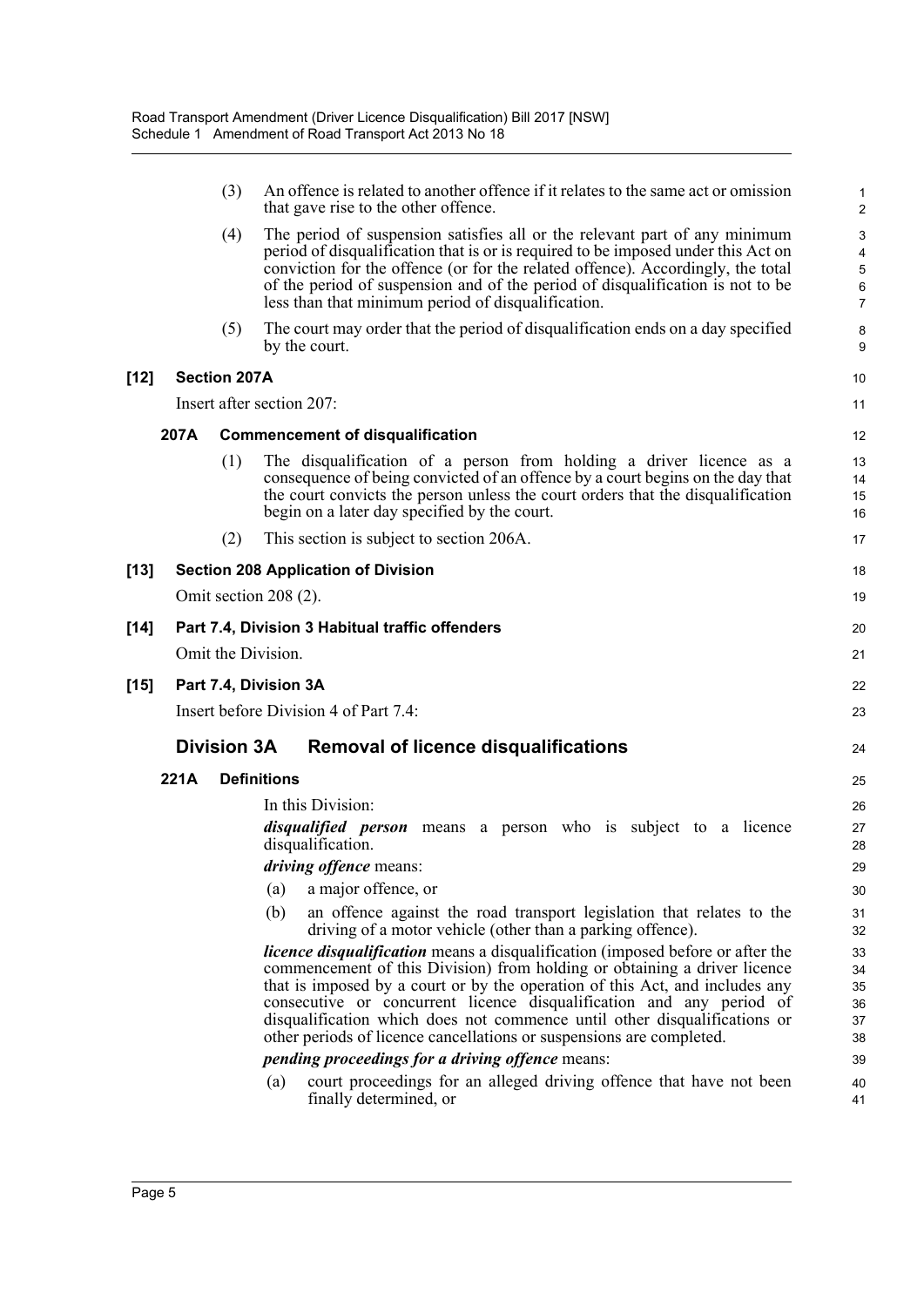|      |        | (b)       |                  | a penalty notice issued for an alleged driving offence if:                                                                                                                                                                                                   | $\mathbf{1}$               |
|------|--------|-----------|------------------|--------------------------------------------------------------------------------------------------------------------------------------------------------------------------------------------------------------------------------------------------------------|----------------------------|
|      |        |           | (i)              | the amount payable under the penalty notice has not been paid (in<br>part or in full), and                                                                                                                                                                   | $\sqrt{2}$<br>$\mathbf{3}$ |
|      |        |           | (ii)             | an election has not been made to have the matter determined by<br>a court, and                                                                                                                                                                               | $\pmb{4}$<br>5             |
|      |        |           | (iii)            | a penalty notice enforcement order under Part 3 of the Fines Act<br>1996 has not been issued in respect of the penalty notice, and                                                                                                                           | 6<br>$\overline{7}$        |
|      |        |           | (iv)             | a formal decision has not been made to withdraw or cease<br>enforcement action on the penalty notice.                                                                                                                                                        | $\bf 8$<br>9               |
|      |        |           |                  | <i>relevant offence-free period</i> , in relation to a disqualified person who has<br>applied under this Division for the removal of his or her licence<br>disqualifications, means:                                                                         | 10<br>11<br>12             |
|      |        | (a)       |                  | 4 years, if any of those licence disqualifications was imposed because<br>the person was convicted of:                                                                                                                                                       | 13<br>14                   |
|      |        |           | (i)              | a major offence, or                                                                                                                                                                                                                                          | 15                         |
|      |        |           | (ii)             | an offence of exceeding a speed limit prescribed under this Act<br>by more than 30 kilometres per hour, or                                                                                                                                                   | 16<br>17                   |
|      |        |           | (iii)            | an offence against section 115 (1), 116 (2) or 117 (2), or                                                                                                                                                                                                   | 18                         |
|      |        |           | (iv)             | any other offence prescribed by the statutory rules, or                                                                                                                                                                                                      | 19                         |
|      |        | (b)       |                  | 2 years, if all those licence disqualifications were imposed by this Act<br>because the person was declared (or taken to have been declared) an<br>habitual traffic offender under Division 3 (as in force immediately<br>before its repeal), or             | 20<br>21<br>22<br>23       |
|      |        | (c)       |                  | 2 years, in any other case.                                                                                                                                                                                                                                  | 24                         |
|      |        |           |                  | <b>road transport legislation</b> includes the Heavy Vehicle National Law (NSW),<br>but does not include:                                                                                                                                                    | 25<br>26                   |
|      |        | (a)       |                  | the Motor Vehicles Taxation Act 1988 or the regulations made under<br>that Act, or                                                                                                                                                                           | 27<br>28                   |
|      |        | (b)       |                  | Schedule 2 or statutory rules made for the purposes of that Schedule.                                                                                                                                                                                        | 29                         |
| 221B | period |           |                  | Local Court may remove licence disqualifications after relevant offence-free                                                                                                                                                                                 | 30<br>31                   |
|      | (1)    |           | then subject if: | The Local Court may, by order on application made in accordance with this<br>Division, remove all licence disqualifications to which a disqualified person is                                                                                                | 32<br>33<br>34             |
|      |        | (a)       |                  | the disqualified person has not been convicted of any driving offence<br>for conduct during the relevant offence-free period before the removal<br>of the licence disqualifications, and                                                                     | 35<br>36<br>37             |
|      |        | (b)       |                  | the Local Court considers that it is appropriate to do so.                                                                                                                                                                                                   | 38                         |
|      |        | offences. |                  | Note. See section 221D for persons who are not eligible to apply for the removal of<br>licence disqualifications because of convictions at any previous time for certain serious                                                                             | 39<br>40<br>41             |
|      | (2)    |           |                  | The Local Court must take into account the following in determining whether<br>it is appropriate to remove the licence disqualifications:                                                                                                                    | 42<br>43                   |
|      |        | (a)       |                  | the safety of the public,                                                                                                                                                                                                                                    | 44                         |
|      |        | (b)       |                  | the applicant's driving record (including the record before the relevant<br>offence-free period and the record for driving offences and other<br>offences under the road transport legislation and for pending<br>proceedings for alleged driving offences), | 45<br>46<br>47<br>48       |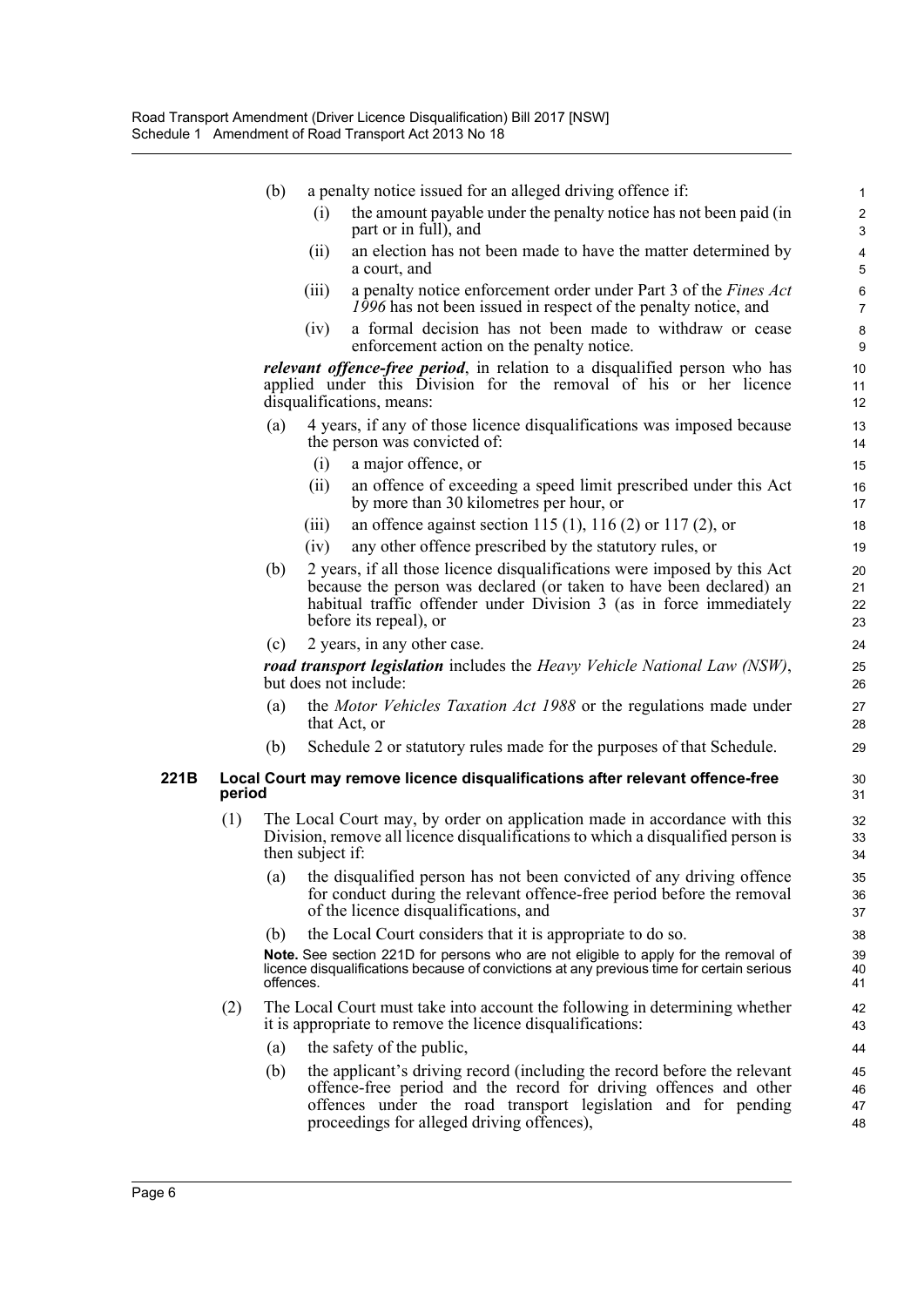(c) whether the applicant drove or was in a position to drive a vehicle during the relevant offence-free period,

46 47 48

- (d) any relevant conduct of the applicant subsequent to the licence disqualifications,
- (e) the nature of the offence or offences giving rise to the licence disqualifications,
- (f) any other relevant circumstances (including, without limitation, the impact of the licence disqualifications on the applicant's capacity to carry out family or carer responsibilities or on the applicant's capacity to travel for the purposes of employment, business, education or training, the applicant's health and finances and the availability of alternative forms of transport),
- (g) any other matter prescribed by the statutory rules.
- (3) The Local Court must be satisfied that the information provided to the Local Court relating to the applicant's driving record is as current as practicable and have regard to the relevant offence-free period that ends with the date of the latest report of the information provided to the Local Court.
- (4) Licence disqualifications that are removed by order of the Local Court cease to have effect (despite anything to the contrary in this Act) on the date the order is made or on such later date as is specified by the Local Court.
- (5) When it removes licence disqualifications, the Local Court is to explain the effect of the order to the applicant and, in particular, that the applicant will require a new driver licence before driving a motor vehicle.
- (6) The relevant registrar of the Local Court is required to notify the Authority and the Commissioner of Police of the determination of an application under this Division.
- (7) The Local Court may adjourn proceedings on an application under this Division so that the applicant may participate in a driver education course or other program the Local Court considers appropriate or for any other reason the Local Court considers appropriate.
- (8) An appeal may not be made under the *Crimes (Appeal and Review) Act 2001* against a decision of the Local Court under this Division.
- (9) A person who applied to the Local Court for the removal of licence disqualifications under this Division may apply to the Court for the annulment of the dismissal of the application by the Court, but only if the person was not in attendance before the Court when the application was dismissed.
- (10) The Local Court may grant an application for an annulment if it is satisfied that, having regard to the circumstances of the case, there is just cause for doing so. If an application for annulment is granted:
	- (a) the Court may deal with the application for the removal of the licence disqualifications as if the application had not been dismissed, and
	- (b) section 221C (4) does not apply to a decision to reject an application for the removal of licence disqualifications that is so annulled.
- (11) Nothing in this Division limits any power that a court has apart from this Division to annul, quash, set aside or vary a licence disqualification.

### **221C Application for removal of licence disqualifications**

(1) This section applies to an application to the Local Court for the removal of licence disqualifications under this Division.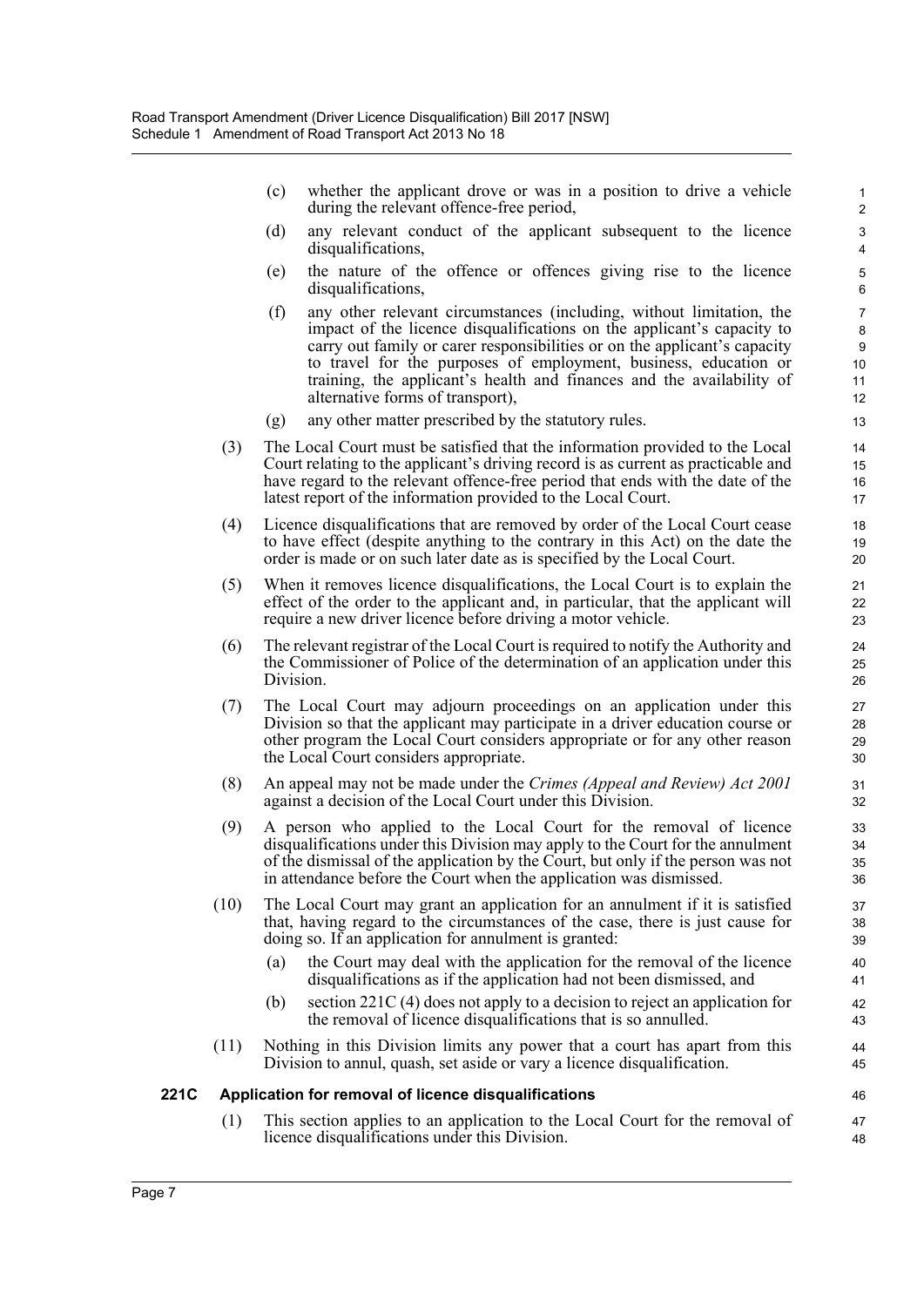- (2) An application:
	- (a) is to include any relevant matter that the applicant requests the Local Court to take into account in determining the application, and

- (b) is to be accompanied by an up-to-date statement of the applicant's driving record issued by the Authority, and
- (c) is to contain particulars of any pending proceedings against the applicant for an alleged driving offence.
- (3) In order to ensure the accuracy and currency of the information available to determine an application, the Local Court may require reports to be provided to the Court in relation to the applicant or require earlier reports to be updated, including:
	- (a) police reports with respect to the criminal record of the applicant, and
	- (b) reports from Roads and Maritime Services with respect to the driving record of the applicant, and
	- (c) reports from the Commissioner of Fines Administration with respect to any penalty notices that are pending proceedings against the applicant for alleged driving offences.
- (4) An application for the removal of licence disqualifications under this Division cannot be made within 12 months after the Local Court has rejected an earlier application for the removal of any of those licence disqualifications.

#### **221D Disqualified persons not eligible to apply for removal of licence disqualification**

- (1) A disqualified person is not eligible to make an application to the Local Court for the removal of licence disqualifications under this Division if the disqualified person has at any time been convicted of any of the following offences (whether or not a licence disqualification was imposed in connection with the offence):
	- (a) the offence of murder or manslaughter caused by the use of a motor vehicle,
	- (b) an offence against the *Crimes Act 1900* which comprises or includes causing death, grievous bodily harm or wounding by the use of a motor vehicle,
	- (c) an offence against section 51A (Predatory driving) or 51B (Police pursuits) of the *Crimes Act 1900*,
	- (d) an offence against section 117 (1) (Negligent driving) which causes death or grievous bodily harm,
	- (e) an offence against section 118 (1) (Intentional menacing driving),
	- (f) an offence against section 52AB (Offence of failing to stop and assist after vehicle impact causing death or grievous bodily harm) of the *Crimes Act 1900* or an offence against section 146 of this Act that relates to an impact causing death or grievous bodily harm arising from the driving of a motor vehicle.
- (2) A disqualified person is not eligible to make an application to the Local Court for the removal of a licence disqualification under this Division if it is the disqualification of a person from holding a driver licence (other than a learner licence or interlock driver licence) imposed under section 211 (1) (b) or 214 (2).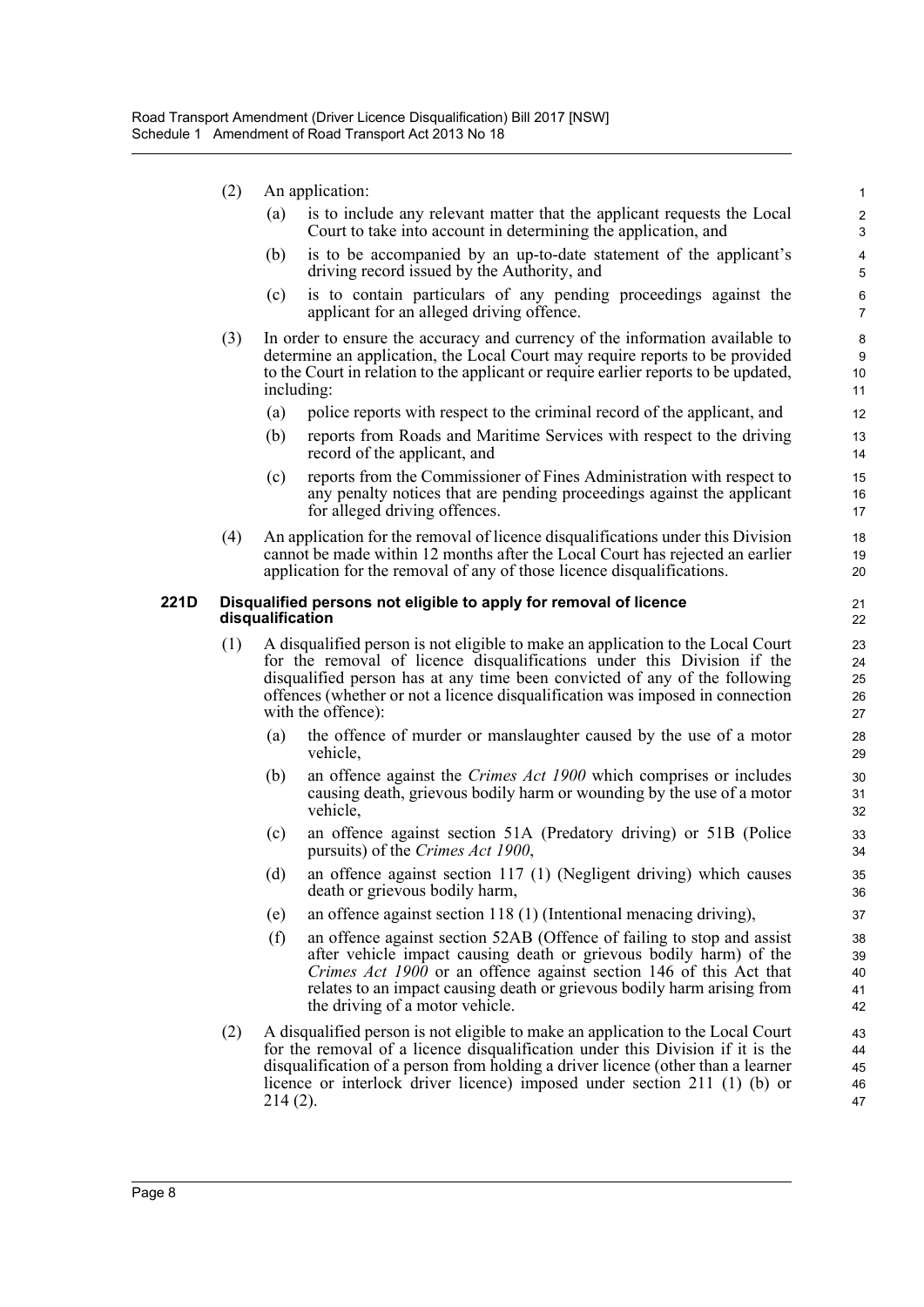|      |                                       | (3)                               |                             | A disqualified person is also not eligible to make an application to the Local<br>Court for the removal of a licence disqualification under this Division if the<br>person has committed a driving offence during the relevant offence-free<br>period before the making of the application that would preclude the making of<br>an order to remove those licence disqualifications.         | $\mathbf{1}$<br>$\overline{\mathbf{c}}$<br>$\ensuremath{\mathsf{3}}$<br>4<br>5 |  |  |  |
|------|---------------------------------------|-----------------------------------|-----------------------------|---------------------------------------------------------------------------------------------------------------------------------------------------------------------------------------------------------------------------------------------------------------------------------------------------------------------------------------------------------------------------------------------|--------------------------------------------------------------------------------|--|--|--|
|      | 221E                                  |                                   |                             | Rehearing of order removing licence disqualifications-undisclosed offences<br>during relevant offence-free period                                                                                                                                                                                                                                                                           | 6<br>7                                                                         |  |  |  |
|      |                                       | (1)                               | This section applies where: |                                                                                                                                                                                                                                                                                                                                                                                             |                                                                                |  |  |  |
|      |                                       |                                   | (a)                         | the Local Court makes an order under this Division removing licence<br>disqualifications, and                                                                                                                                                                                                                                                                                               | 9<br>10                                                                        |  |  |  |
|      |                                       |                                   | (b)                         | the Authority, after being notified of the order, has reason to believe the<br>applicant has committed a driving offence during the relevant<br>offence-free period ending at the time the order was made that would<br>preclude the making of the order, and                                                                                                                               | 11<br>12<br>13<br>14                                                           |  |  |  |
|      |                                       |                                   | (c)                         | the Authority notifies the relevant registrar of the Local Court of the<br>alleged offence.                                                                                                                                                                                                                                                                                                 | 15<br>16                                                                       |  |  |  |
|      |                                       | (2)                               |                             | The relevant registrar, by notice to the applicant for the order, is to advise the<br>applicant that the matter is to be reheard and set the matter down for rehearing<br>by the Local Court.                                                                                                                                                                                               | 17<br>18<br>19                                                                 |  |  |  |
|      |                                       | (3)                               |                             | On the rehearing, the Local Court may set aside the order and re-determine the<br>application for the order.                                                                                                                                                                                                                                                                                | 20<br>21                                                                       |  |  |  |
|      |                                       | (4)                               |                             | The Authority is to defer any application for the issue of a driver licence to the<br>applicant for the order until the matter is reheard.                                                                                                                                                                                                                                                  | 22<br>23                                                                       |  |  |  |
| [16] |                                       |                                   |                             | Section 225 Effect of immediate licence suspension notice                                                                                                                                                                                                                                                                                                                                   | 24                                                                             |  |  |  |
|      |                                       | Omit section $225(3)$ .           |                             |                                                                                                                                                                                                                                                                                                                                                                                             | 25                                                                             |  |  |  |
| [17] |                                       | <b>Section 225 (4)</b>            |                             |                                                                                                                                                                                                                                                                                                                                                                                             | 26                                                                             |  |  |  |
|      |                                       | Insert at the end of section 225: |                             |                                                                                                                                                                                                                                                                                                                                                                                             |                                                                                |  |  |  |
|      |                                       | (4)                               |                             | An immediate licence suspension notice has effect even if the driver licence<br>concerned has already been suspended.                                                                                                                                                                                                                                                                       | 28<br>29                                                                       |  |  |  |
| [18] |                                       |                                   |                             | Section 238 When additional sanctions may be imposed                                                                                                                                                                                                                                                                                                                                        | 30                                                                             |  |  |  |
|      | Insert at the end of section 238 (e): |                                   |                             |                                                                                                                                                                                                                                                                                                                                                                                             |                                                                                |  |  |  |
|      |                                       |                                   |                             | , or                                                                                                                                                                                                                                                                                                                                                                                        | 32                                                                             |  |  |  |
|      |                                       |                                   | (f)                         | is being operated on a road by an offending operator who is disqualified<br>from holding or obtaining a driver licence so as to commit an offence<br>(not being a camera recorded offence) of driving a vehicle at a speed<br>more than 30 kilometres per hour over the designated speed limit<br>applying to the driver for the length of road at the time the offence is<br>committed, or | 33<br>34<br>35<br>36<br>37<br>38                                               |  |  |  |
|      |                                       |                                   | (g)                         | is being operated on a road by an offending operator:                                                                                                                                                                                                                                                                                                                                       | 39                                                                             |  |  |  |
|      |                                       |                                   |                             | who is disqualified from holding or obtaining a driver licence, or<br>(i)                                                                                                                                                                                                                                                                                                                   | 40                                                                             |  |  |  |
|      |                                       |                                   |                             | who has never been licensed,<br>(i)                                                                                                                                                                                                                                                                                                                                                         | 41                                                                             |  |  |  |
|      |                                       |                                   |                             | and who has been convicted of an offence against section 53 (3) or<br>54 (1) on 2 or more previous occasions within the past 5-year period.                                                                                                                                                                                                                                                 | 42<br>43                                                                       |  |  |  |

**[17] Section 225 (4)**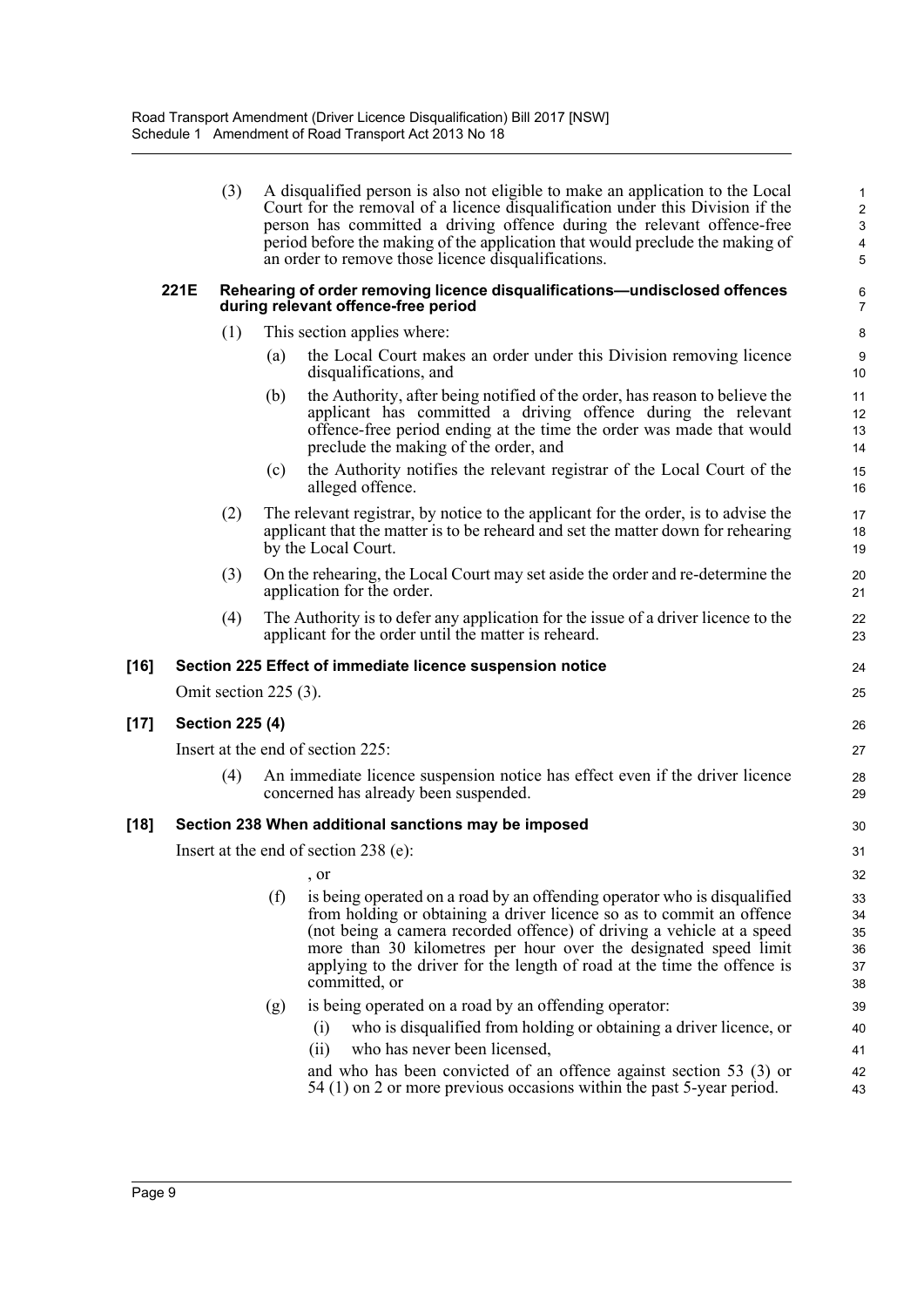### **[19] Section 239 Sanctions that may be imposed**

Insert after section 239 (3):

(4) A reference in subsection (3) to 3 months is to be construed as a reference to 6 months if the offending operator is disqualified from holding or obtaining a driver licence and the sanction was imposed in respect of a sanctionable offence committed by the offending operator.

30 31 32

#### **[20] Section 248 Retention of motor vehicle impounded or number-plates confiscated under this Part**

Omit section 248 (1) and (2). Insert instead:

- (1) The Commissioner of Police is to retain a motor vehicle impounded under section 242 (unless it is sooner released under this Part or in accordance with the statutory rules):
	- (a) for a period of 3 months after it was impounded, except as provided by paragraph (b), or
	- (b) for a period of 6 months after it was impounded if the offending operator is disqualified from holding or obtaining a driver licence and the sanction was imposed in respect of a sanctionable offence committed by the offending operator.
- (2) The Authority is to retain number-plates confiscated under section 239 (unless they are sooner released under this Part or in accordance with the statutory rules):
	- (a) for a period of 3 months after they were confiscated, except as provided by paragraph (b), or
	- (b) for a period of 6 months after they were confiscated if the offending operator is disqualified from holding or obtaining a driver licence and the sanction was imposed in respect of a sanctionable offence committed by the offending operator.

### **[21] Schedule 4 Savings, transitional and other provisions**

Insert at the end of the Schedule, with appropriate Part and clause numbering:

# **Part Provisions consequent on enactment of the Road Transport Amendment (Driver Licence Disqualification) Act 2017**

### **Definition**

In this Part:

*amending Act* means the *Road Transport Amendment (Driver Licence Disqualification) Act 2017*.

### **References to first, second or subsequent offences**

A reference in a provision inserted or amended by the amending Act to a first, second or subsequent offence includes a reference to a first, second or subsequent offence committed before the commencement of the amending Act.